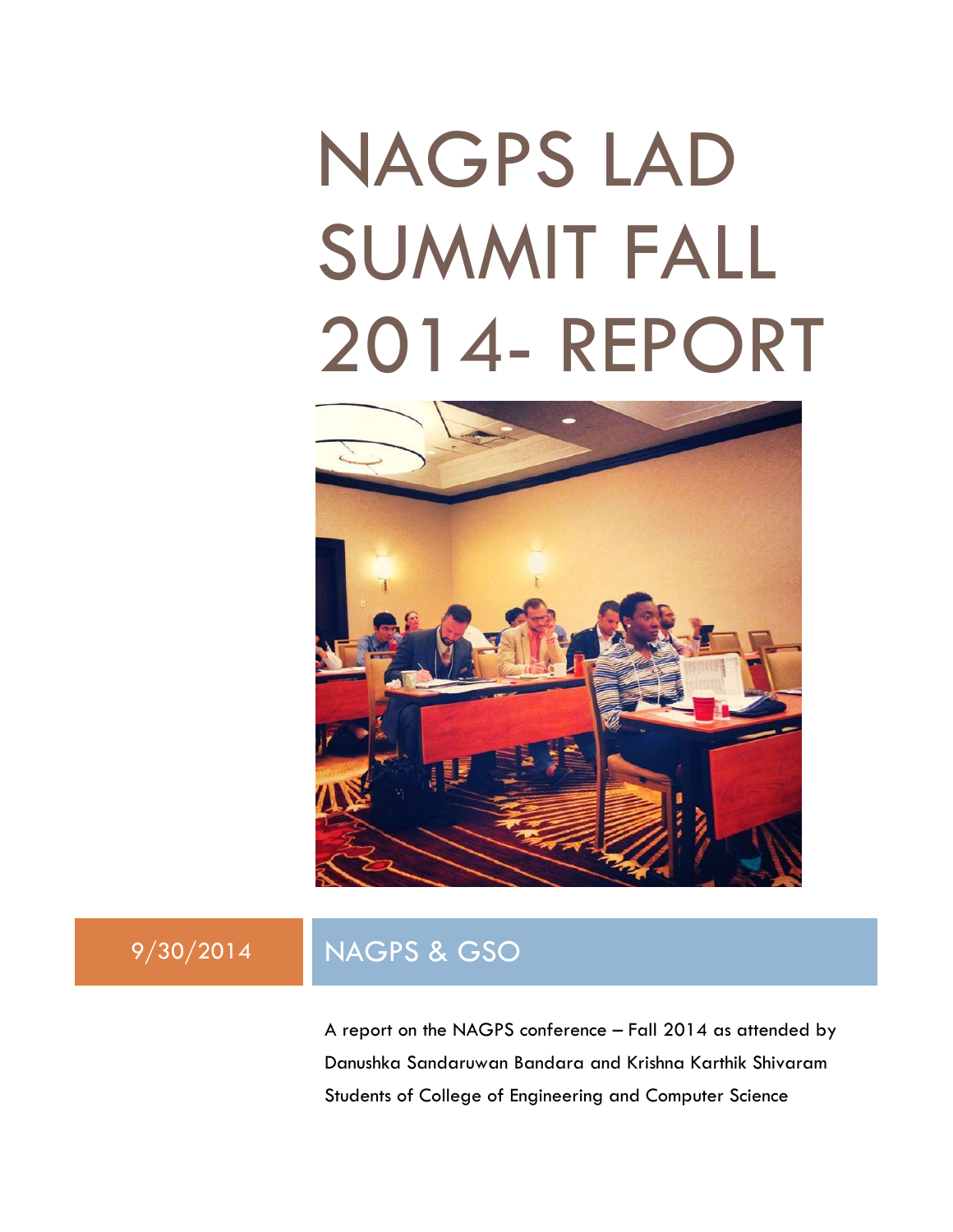## NAGPS LAD SUMMIT FALL 2014- REPORT

#### **ABOUT NAGPS**

NAGPS is the student run, volunteer organization for the graduate and professional students at private and public universities all over the USA. It has advocated for the graduate and professional students and has provided the resources for the legislative leaders about the importance of graduate education

#### **ADVOCACY**

At LAD this fall, we focused on four main issues:

#### **Graduate Student Loans/Debt**

We urged our members of Congress to support legislation that would:

- 1. Reunify the undergraduate and graduate rates to reverse the current inequalities
- 2. Reinstate graduate-professional students' eligibility for subsidized loans

Issues: The bill on simplification of tuition as proposed by the HELP committee(Tom Harkin-D, Lamar Alexander-R) focuses on limiting debt to students in order to decrease debt Graduate students are perceived as professionals and therefore need less support than undergrads. This means grad students are easy targets for cuts in finding. Federal government unfairly makes money from student loans.

#### **Higher Education Funding**

We urged our members of Congress to support legislation that:

1. Increases and sustains research funding to the NSF, NIH, national labs, and other federal research agencies to account for budget caps and sequestration cuts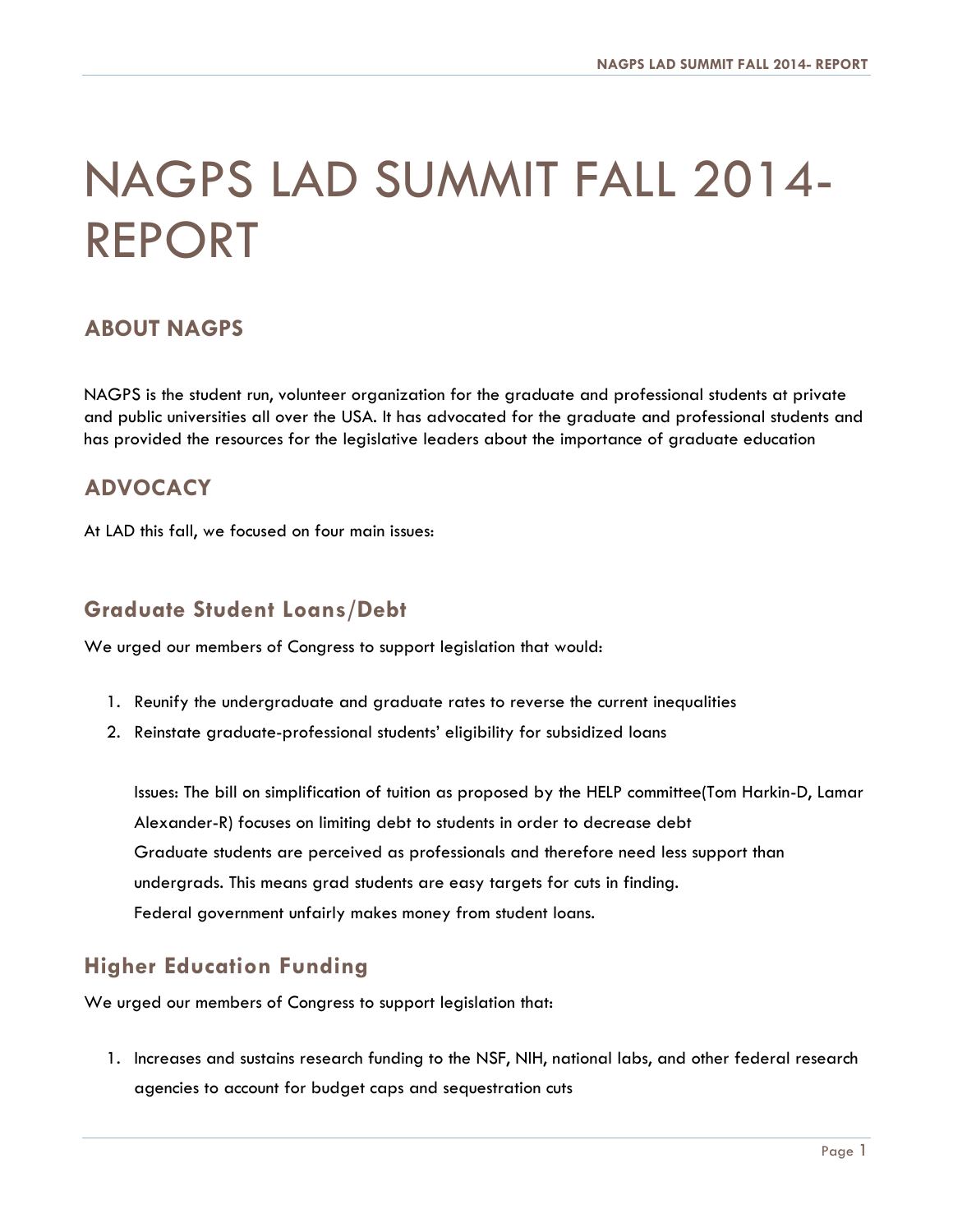- 2. Reinstates and ensures future NSF funding for all types of political science research
- 3. Restores funding for the Javits and GAANN fellowship programs to \$39 million

Issues: Government looking at taxing tuition waiver and remission.

Voice of students in DC matter a lot for science funding. We have to share our personal stories and show how our research matters.

#### **Open Access**

We urged our members of Congress to support legislation that ensures public access to research that has been funded through taxpayer dollars. Specifically, we asked that they support and co-sponsor:

- 1. H.R. 708 Fair Access to Science and Technology Research Act (FASTR) [bipartisan]
- 2. S. 350 Fair Access to Science and Technology Research Act (FASTR) [bipartisan]

We also urged them to support legislation that makes textbooks more affordable for students.

Specifically, we asked that they support and co-sponsor:

1. H.R. 3538 – Affordable College Textbook Act

Issues: Academic research is disseminated by academics for free, yet the publishers markup the prices, getting up to 40% profit margins.

Open access improves rate of development in the sciences.

Make research freely available after 6 months of publication.

#### **Student Visas**

We urged our members of Congress to support a bipartisan approach to immigration reform. Specifically, we ask that they support legislation that:

- 1. Allow for domestic re-validation of F-type student visas
- 2. Increases the number of visas and green cards available to non-US born graduate and

#### professional students

Issues: International students having to revalidate visas cause delays to teaching assignments, delays in completing the degree. In turn affecting the education system as a whole.

Large percentage of international students in graduate studies makes it a grad student issue.